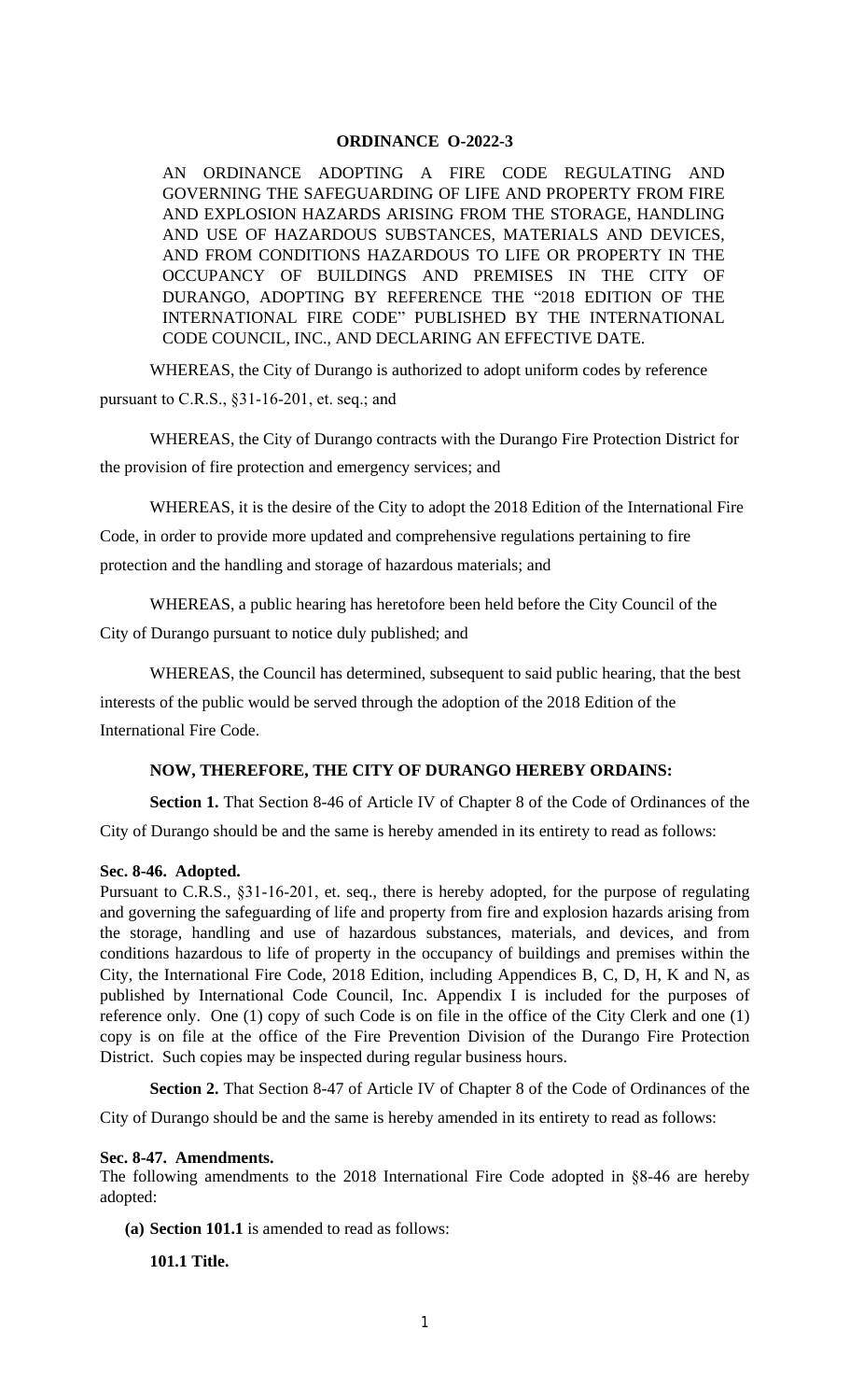These regulations shall be known as the fire code of the City of Durango, hereinafter referred to as this code.

**(b) Section 102.2** is amended to read as follows:

### **102.2 Administrative, operational and maintenance provisions**

The administrative, operational and maintenance provisions of this code shall apply to the following:

- 1. Conditions and operations arising after the adoption of this code;
- 2. Existing conditions and operations;
- 3. The Agreement for Fire Protection and Emergency Services dated January 1, 2014 between the City of Durango and Durango Fire Protection District.
- **(c) Section 102.3** amended to read as follows:

### **102.3 Change of use or occupancy.**

A change of occupancy shall not be made unless the use or occupancy is made to comply with the requirements of this code and the International Building Code.

**Exception:** Where approved by the fire code official and building code official, a change of occupancy shall be permitted without complying with the requirements of this code and the International Building Code, provided that the new or proposed use or occupancy is less hazardous, based on life and fire risk than the existing use or occupancy.

**(d) Section 102.7** is amended to read as follows:

### **102.7 Reference codes and standards.**

The codes and standards referenced in this fire code shall be the current version of those that are listed in Chapter 80, and such codes and standards shall be considered to be part of the requirement of this fire code to the prescribed extent of each such reference and as further regulated in Sections 102.7.1 and 102.7.2.

**(e) Section 104.6** is amended to read as follows:

### **104.6 Official records.**

The fire code official shall keep official records as required by Sections 104.6.1 through 104.6.4, and as required by the State of Colorado.

**(f) Section 105.2.3** is amended to read as follows:

### **105.2.3 Time limitation of application.**

An application for a permit for any proposed work or operation shall be deemed to have been abandoned 60 days after the date of filing, unless such application has been diligently prosecuted or a permit shall have been issued; except that the fire code official is authorized to grant one or more extensions of time for additional periods not exceeding 30 days each. The extension shall be requested in writing and justifiable cause demonstrated.

**(g) Section 105.4.1** is amended to read as follows:

### **105.4.1 Submittals.**

Construction documents and supporting data shall be submitted per the agreement and memorandum of understanding between the City of Durango and Durango Fire Protection District. Documents and supporting data shall be submitted in PDF form with each application for a permit or plan review and in such form and detail as required by the fire code official. The construction documents shall be prepared by a registered design professional where required by the statutes of the jurisdiction in which the project is to be constructed.

**Exception**: The fire code official is authorized to waive the submission of construction documents and supporting data not required to be prepared by a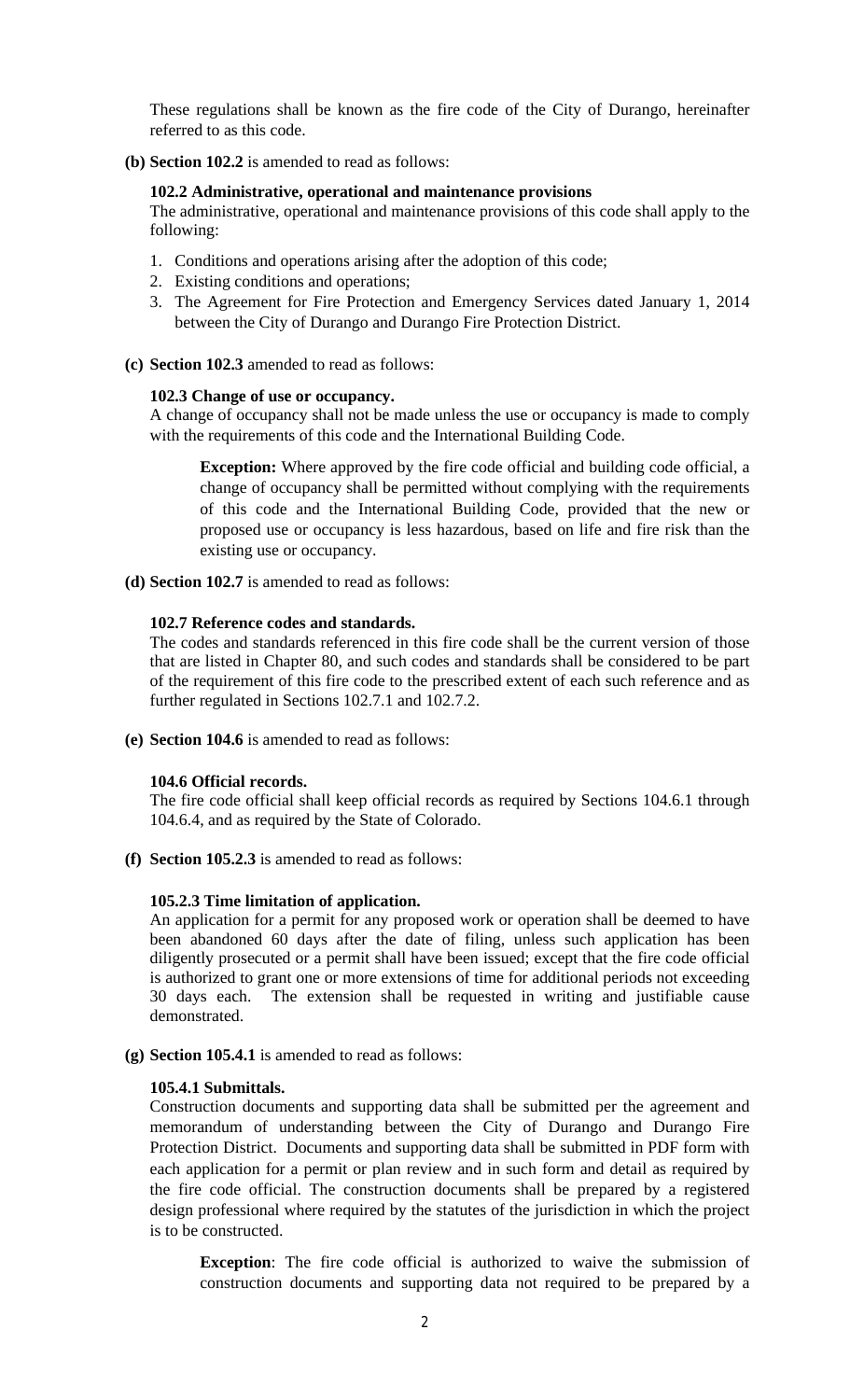registered design professional if it is found that the nature of the work applied for is such that review of construction documents is not necessary to obtain compliance with this code.

**(h) Section 105.6** is amended in its entirety to read as follows:

## **105.6 Required Operational Permits.**

The fire code official is authorized to issue operational permits for the operations set forth in Section 105.6.1 through 105.6.13.

### **Section 105.6.1. Amusement Buildings.**

An operational permit is required to operate a special amusement building.

### **Section 105.6.2. Carnivals and Fairs.**

An operational permit is required to conduct a carnival or fair.

### **Section 105.6.3 Combustible Dust-Producing Operations.**

An operational permit is required to operate a grain elevator, flour starch mill, feed mill, or a plant pulverizing aluminum, coal, cocoa, magnesium, spices, sugar, or other operations producing combustible dusts as defined Chapter 2.

#### **Section 105.6.4 Compressed Gases.**

An operational permit is not required for the storage, use or handling at normal temperature and pressure (NTP) of compressed gases in excess of the amounts listed in Table 105.6.4.

| <b>TYPE OF GAS</b>                                                         | <b>AMOUNT</b>  |  |
|----------------------------------------------------------------------------|----------------|--|
|                                                                            | (cubic feet at |  |
|                                                                            | NTP)           |  |
| Carbon Dioxide used in carbon dioxide enrichment systems                   | 875 (100 lbs.) |  |
| Carbon Dioxide used in insulated liquid carbon dioxide beverage dispensing | 875 (100 lbs.) |  |
| applications                                                               |                |  |
| Corrosive                                                                  | 200            |  |
| Flammable (excerpt cryogenic fluids and liquefied petroleum gases)         | 200            |  |
| Highly toxic                                                               | Any Amount     |  |
| Inert and simple asphyxiant                                                | 6,000          |  |
| Oxidizing (including oxygen)                                               | 504            |  |
| Pyrophoric                                                                 | Any Amount     |  |
| Toxic                                                                      | Any Amount     |  |

**TABLE 105.6.4 PERMIT AMOUNTS FOR COMPRESSED GASES**

For S  $I: 1$  cubic foot = 0.02832 m<sup>3</sup>

#### **Section 105.6.5 Cryogenic Fluids.**

An operational permit is not required to produce, store, transport on site, use, handle or dispense cryogenic fluids in excess of the amounts listed in Table 105.6.5, however Table 105.6.10 is used to determine when quantities of cryogenic fluids is required to hazardous materials as identified later in the code.

> **Exception***:* Permits are not required for vehicles equipped for and using cryogenic fluids as a fuel for propelling the vehicle or for refrigerating the lading.

| PERMIT AMOUNTS FOR CRYOGENIC FLUIDS              |                                     |                                      |  |
|--------------------------------------------------|-------------------------------------|--------------------------------------|--|
| <b>TYPE OF CRYOGENIC FLUID</b>                   | <b>INSIDE BUILDING</b><br>(gallons) | <b>OUTSIDE BUILDING</b><br>(gallons) |  |
| Flammable                                        | More than 1                         | 60                                   |  |
| Inert                                            | 60                                  | 500                                  |  |
| Oxidizing (includes oxygen)                      | 10                                  | 50                                   |  |
| Physical or health hazard not<br>indicated above | Any Amount                          | Any Amount                           |  |

| <b>TABLE 105.6.5</b>                       |  |
|--------------------------------------------|--|
| <b>PERMIT AMOUNTS FOR CRYOGENIC FLUIDS</b> |  |

For S  $I: 1$  gallon = 3.785 L.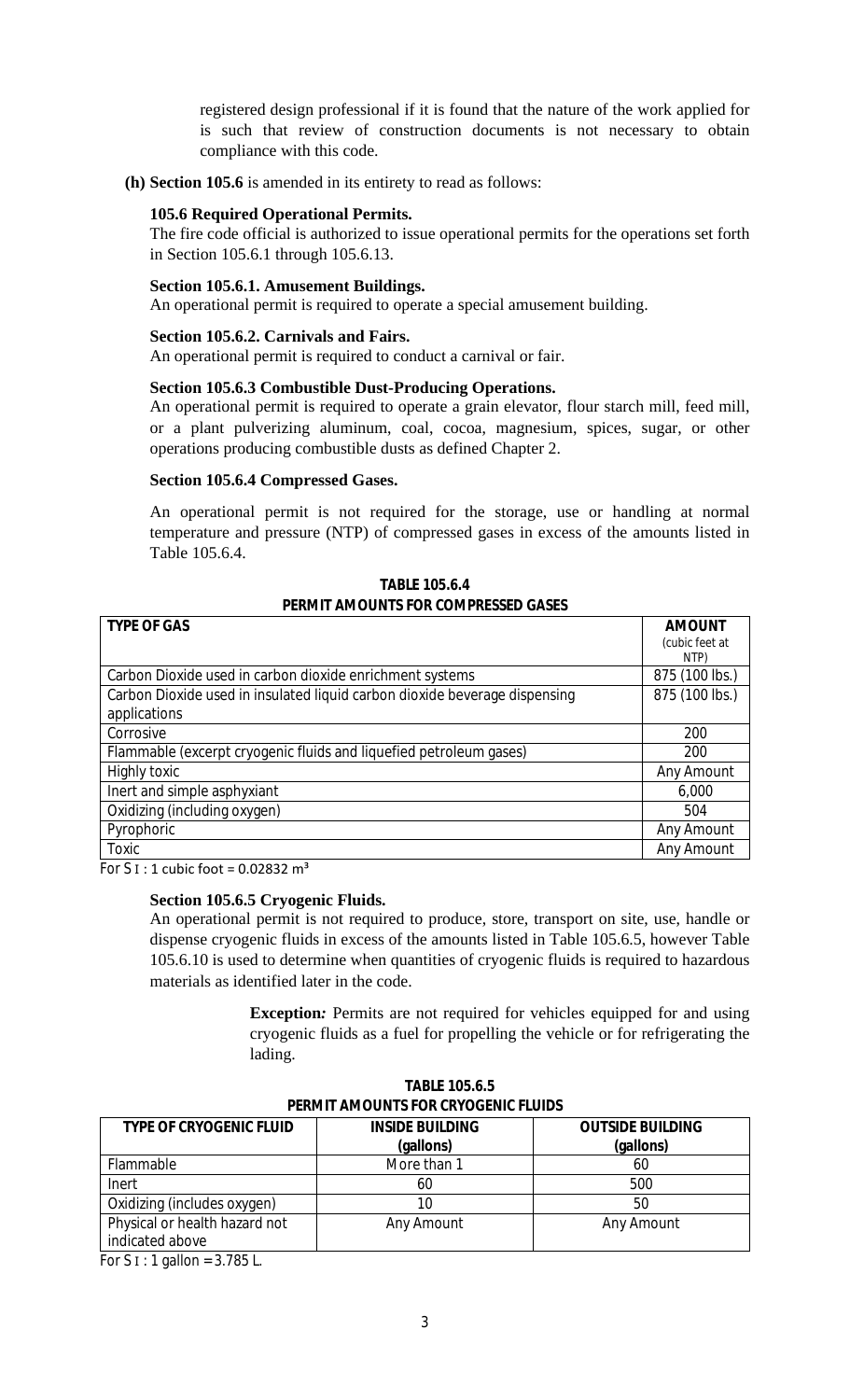# **Section 105.6.6 Exhibits and Trade Shows.**

An operational permit is required to operate exhibits and trade shows.

# **Section 105.6.7 Explosives.**

An operational permit is required for the manufacture, storage, handling, sale or use of any quantity of explosives, explosive materials, fireworks or pyrotechnic special effects within the scope of Chapter 56.

> **Exception:** Storage in Group R-3 occupancies of smokeless propellant, black powder, and small arms primers for personal use, not for resale and in accordance with Section 5606.

# **Section 105.6.8 Hazardous Materials.**

An operational permit is required to store, transport on site, dispense, use, or handle hazardous materials in excess of the amounts listed in Table 105.6.8.

| PERMIT AMOUNTS FOR HAZARDOUS MATERIALS |                       |  |
|----------------------------------------|-----------------------|--|
| <b>TYPE OF MATERIAL</b>                | <b>AMOUNT</b>         |  |
| Corrosive materials                    |                       |  |
| Liquids                                | 55 gallons            |  |
| Solids                                 | 1000 pounds           |  |
| Explosive materials                    | See Section 105.6.7   |  |
| Flammable materials                    |                       |  |
| Solids                                 | 100 Pounds            |  |
| Highly toxic materials                 |                       |  |
| Liquids                                | Any Amount            |  |
| Solids                                 | Any Amount            |  |
| Organic peroxides                      |                       |  |
| Liquids                                |                       |  |
| Class I                                | Any Amount            |  |
| Class II                               | Any Amount            |  |
| Class III                              | 1 gallon              |  |
| Class IV                               | 2 gallons             |  |
| Class V                                | No permit Required    |  |
| Solids                                 |                       |  |
| Class I                                | Any Amount            |  |
| Class II                               | Any Amount            |  |
| Class III                              | 10 pounds             |  |
| Class IV                               | 20 pounds             |  |
| Class V                                | No Permit Required    |  |
| Oxidizing materials                    |                       |  |
| Liquids                                |                       |  |
| Class 4                                | Any amount            |  |
| Class 3                                | 1 gallon <sup>a</sup> |  |
| Class 2                                | 10 gallons            |  |
| Class 1                                | 55 gallons            |  |
| Solids                                 |                       |  |
| Class 4                                | Any Amount            |  |
| Class 3                                | 10 pounds b           |  |
| Class 2                                | 100 pounds            |  |
| Class 1                                | 500 pounds            |  |
| Pyrophoric materials                   |                       |  |
| Gases                                  | Any Amount            |  |
| Liquids                                | Any Amount            |  |
| Solids                                 | Any Amount            |  |
| <b>Toxic materials</b>                 |                       |  |
| Liquids                                | 10 gallons            |  |
| Solids                                 | 100 pounds            |  |
| Unstable (reactive) materials          |                       |  |
| Liquids                                |                       |  |
| Class 4                                | Any Amount            |  |

**TABLE 105.6.8 PERMIT AMOUNTS FOR HAZARDOUS MATERIALS**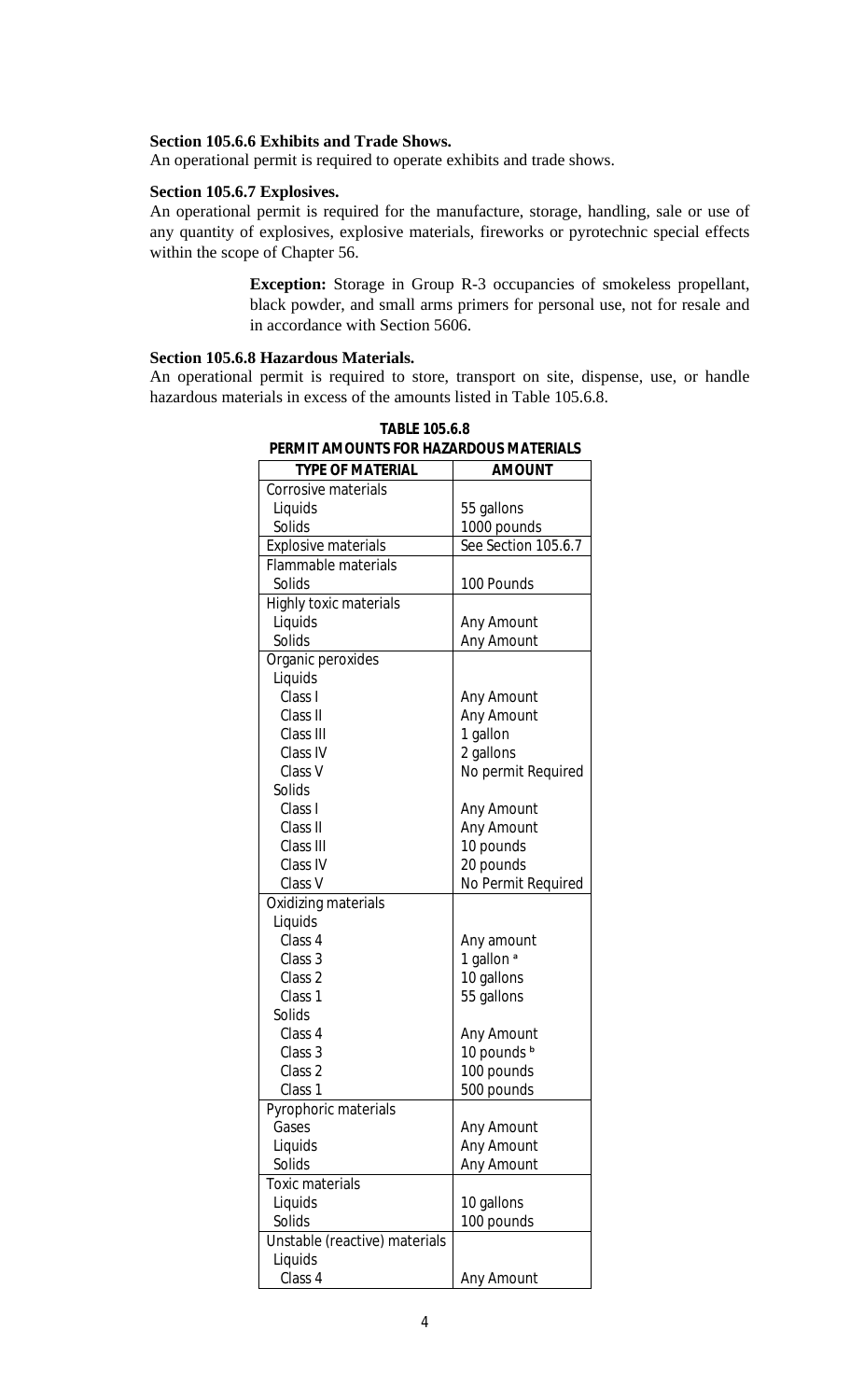| Class 3                  | Any Amount                  |
|--------------------------|-----------------------------|
| Class 2                  | 5 gallons                   |
| Class 1                  | 10 gallons                  |
| Solids                   |                             |
| Class 4                  | Any Amount                  |
| Class 3                  | Any Amount                  |
| Class 2                  | 50 pounds                   |
| Class 1                  | 100 pounds                  |
| Water-reactive materials |                             |
| Liquids                  |                             |
| Class 3                  | Any Amount                  |
| Class 2                  | 5 gallons                   |
| Class <sub>1</sub>       | 55 gallons                  |
| Solids                   |                             |
| Class <sub>3</sub>       | Any Amount                  |
| Class 2                  | 50 pounds                   |
| Class 1                  | 500 pounds                  |
| 270F1<br>F C . 4 H       | $1 - 2 - 3 = 1$ $2 - 1 = 1$ |

For S  $\text{I}: 1$  gallon = 3.785 L, 1 pound = 0.454 kg.

- a. 20 gallons where Table 5003.1.1(1) Note k applies and hazard identification signs in accordance with Section 5003.5 are provided for quantities of 20 gallons or less.
- b. 200 pounds where Table 5003.1.1(1) Note k applies and hazard identification signs in accordance with Section 5003.5 are provided for quantities of 200 pounds or less.

**Section 105.6.9 High-Piled Storage.** An operational permit is required to use a building or portion thereof with more than 500 square feet, including aisles, of high-piled storage.

**Section 105.6.10 Mobile Food Preparation Vehicles**. A permit is required for mobile food preparation vehicles equipped with appliances that produce smoke or grease-laden vapors.

**Section 105.6.11 Open Burning**. An operational permit is required for the kindling or maintaining of an open fire or a fire on any public street, alley, road, or other public or private ground. Instructions and stipulations of the permit shall be adhered to.

**Exception**: Recreational Fires

**Section 105.6.12 Plant Extraction Systems.** An operational permit is required to use plant extraction systems.

**Sect**i**on 105.6.13 Pyrotechnic Special Effects Material.** An operational permit is required for use and handling of pyrotechnic special effects material.

**(i) Section 105.7** is amended in its entirety to read as follows:

### **Section 105.7 Required Construction Permits**

The fire code official is authorized to issue construction permits for work as set forth in Sections 105.7.1 through 105.7.13.

**Section 105.7.1 Automatic Fire-Extinguishing Systems.** A construction permit is required for installation, modification or removal an automatic fire-extinguishing system. Maintenance performed in accordance with this code is not considered to be a modification and does not require a permit.

**Section 105.7.2 Battery Systems.** A construction permit is required to install stationary storage battery systems regulated by Section 1206.2.

**Section 105.7.3 Capacitor Energy Storage Systems.** A construction permit is required to install capacitor energy storage systems regulated by Section 1206.3.

**Section 105.7.4 Emergency Responder Radio Coverage System.** A construction permit is required for installation, modification or removal of emergency responder radio coverage systems and related equipment. Maintenance performed in accordance with this code is not considered to be a modification and does not require a construction permit.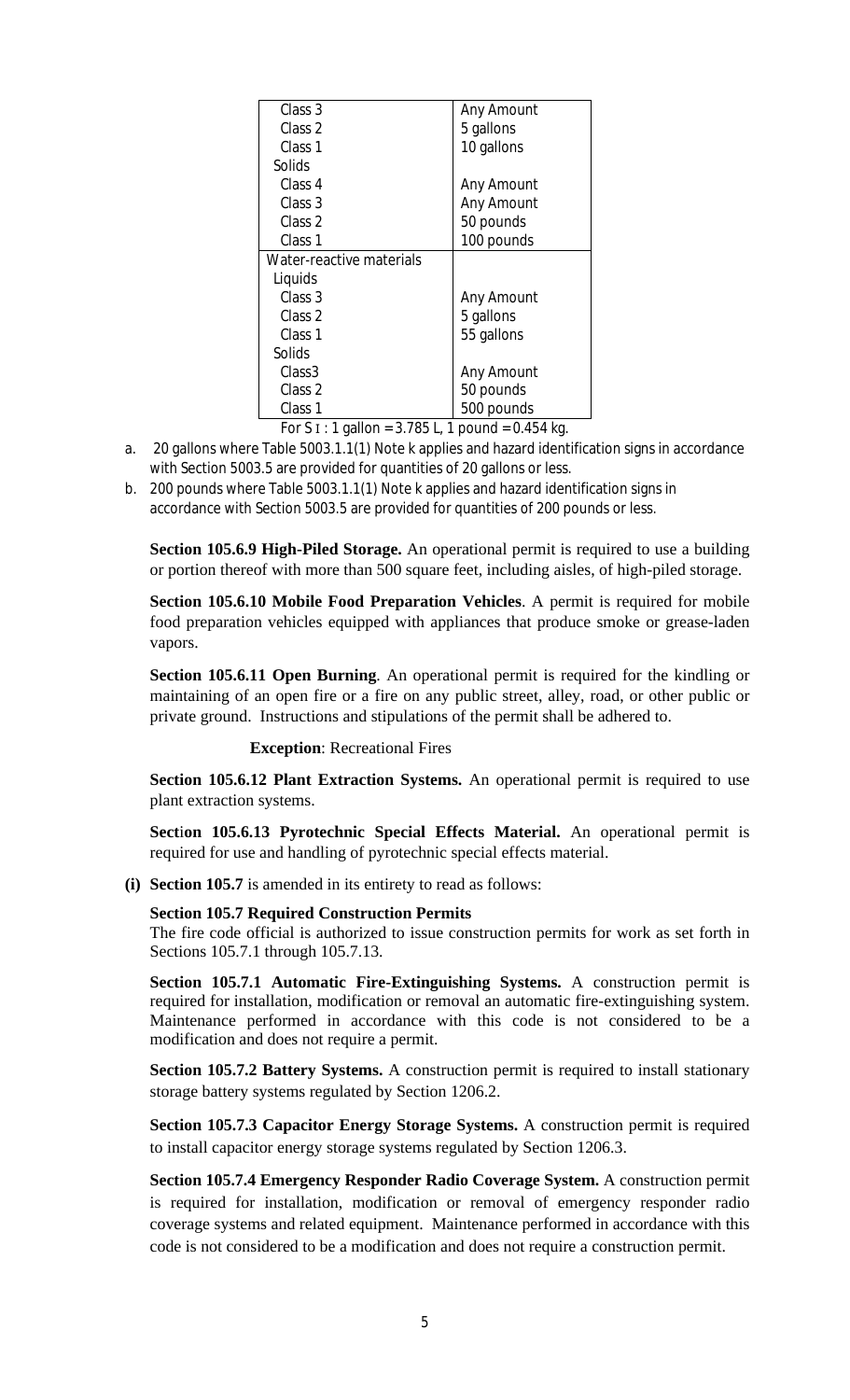**Section 107.7.5 Fire Alarm and Detection Systems and Related Equipment**. A construction permit is required for installation, modification or removal of fire alarm and detection systems and related equipment. Maintenance performed in accordance with this code is not considered to be a modification and does not require a construction permit.

**Section 107.7.6 Fire pumps and related equipment**. A construction permit is required for installation, modification or removal of fire pumps and related fuel tanks, jockey pumps, controllers and generators. Maintenance performed in accordance with this code is not considered to be a modification and does not require a construction permit.

**Section 105.7.7 Gas Detection Systems.** A construction permit is required for the installation, modification or removal of gas detection systems. Maintenance performed in accordance with this code is not considered a modification and shall not require a permit.

**Section 105.7.8 LP-Gas**. A construction permit is required for installation of modification to an LP-gas system. Maintenance performed in accordance with this code is not considered to be a modification and does not require a permit.

**Section 105.7.9. Private fire hydrants and Underground Suppression Lines.** A construction permit is required for the installation of or modification of private fire hydrants or underground suppression lines. Maintenance performed in accordance with this code is not considered to be a modification and does not require a permit.

**Section 105.7.10 Solar Photovoltaic Power Systems.** A construction permit is required to install or modify solar photovoltaic power systems. Maintenance performed in accordance with this code is not considered to be a modification and does not require a permit.

**Section 105.7.11 Spraying or Dipping**. A construction permit is required to install or modify a spray room, dip tank or booth. Maintenance performed in accordance with this code is not considered to be a modification and does not require a permit.

**Section 105.7.12 Standpipe Systems.** A construction permit is required for the installation, modification, or removal from service of a standpipe system.

**Section 105.7.13 Temporary Membrane Structures and Tents.** A construction permit is required to erect an air-supported temporary membrane structure, a temporary stage canopy, tent or multiple tents placed side by side having an area in excess of 700 square feet or more.

# **Exception**:

- 1. Tents used exclusively for recreational camping purposes.
- 2. Funeral tents and curtains, or extensions attached thereto, when used for funeral services.
- 3. Tents and awnings open on all sides, which comply with all of the following:
	- a. Fire breaks of a minimum 12 feet separating the individual tents to 700 square or less.
	- b. A minimum clearance of 12 feet to structures and other tents.
	- c. Individual tents shall have a maximum size of 700 square feet.
- **(j) Section 109.3** is amended to read as follows:

# **Section 109.3 Qualifications**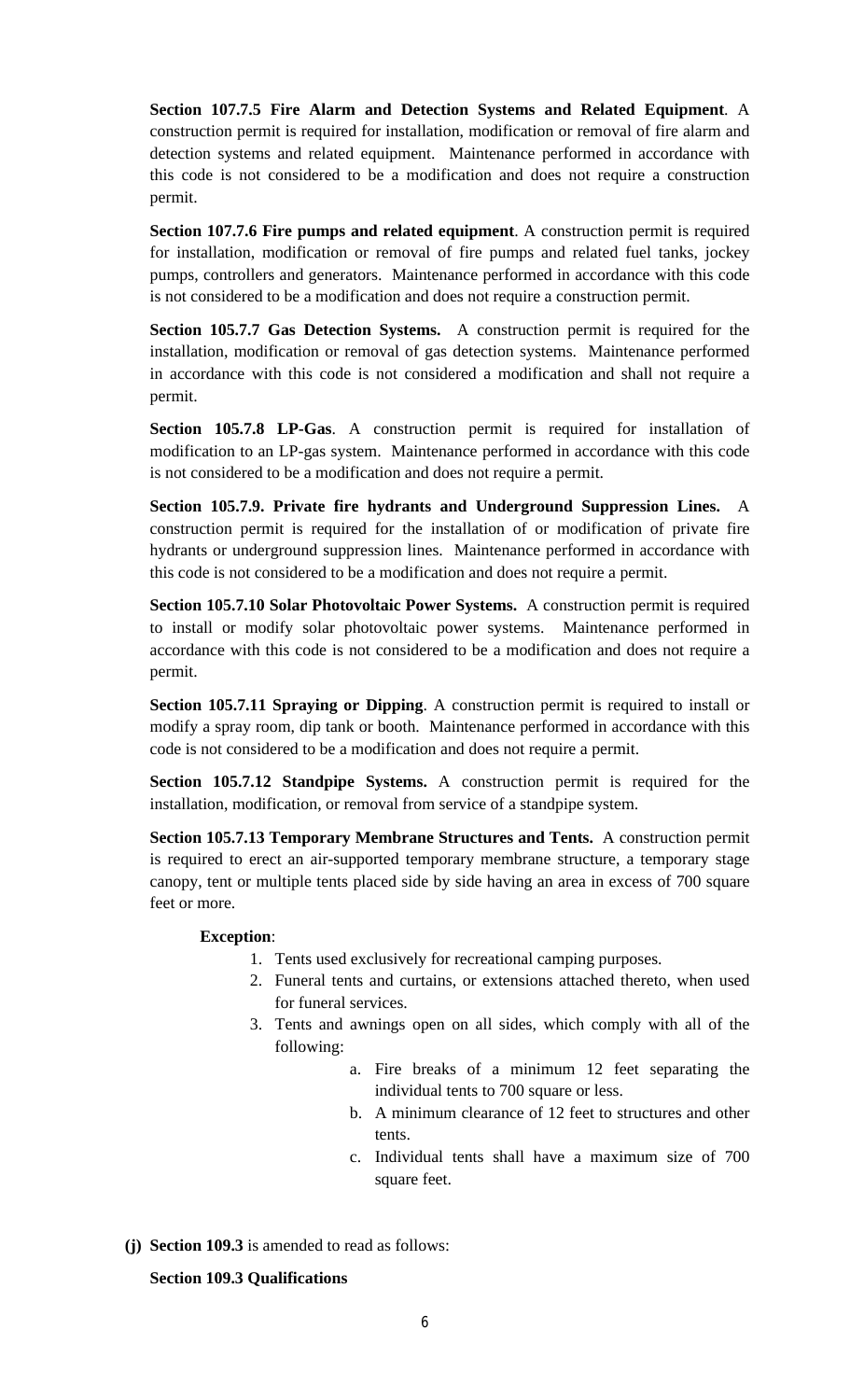The Board of Appeals shall consist of five voting members and two alternates:

- 1. Design Professional. One member shall be a practicing design professional registered in the practice of engineering or architecture in the state in which the board is established.
- 2. Fire Protection Professional. One member shall be a qualified engineer, technologist, technician or safety professional trained in fire protection engineering, fire science or fire technology. Qualified representatives in this category include fire protection contractors and certified technicians engaged in fire protection system design.
- 3. Industrial Safety Professional. One member shall be a registered industrial or chemical engineer, certified hygienist, certified safety professional, certified hazardous materials manager or comparably qualified specialists experienced in chemical process safety or industrial safety.
- 4. General Contractor. One member shall be a contractor regularly engaged in the construction, alteration, maintenance, repair or remodeling of buildings or building services and systems regulated by the code.
- 5. General Industry or Business Representative.
- 6. Two alternates
- **(k) Section 110.4** is amended to read in its entirety as follows:

### **Section 110.4 Violation penalties**

Penalties for violations shall be as set forth in Section 1-16 of the City of Durango Municipal Code and as may be set by State of Colorado Revised Statutes pertaining to special districts.

### **Section 110.4.1 Abatement of violation**

In addition to the imposition of penalties herein described, the fire code official is authorized to institute appropriate action to prevent unlawful construction or to restrain, correct or abate a violation; or to prevent illegal occupancy of a structure or premises; or to stop an illegal act, conduct of business or occupancy of a structure on or about any premises.

### **Section 110.4.2 Fees**

Inspection fees, permit fees, plan review fees and related services performed pursuant to the contract between the City of Durango and Durango Fire Protection District, dated January 1, 2014, may be adopted by the Durango Fire Protection District and those fees shall be deemed to be incorporated herein; and copies of the adopted fees can be acquired through Durango Fire Protection District.

**(l) Section 202** is amended to read as follows:

**General Definitions.** The following definition is added:

**Combustible Material.** Any material that, in the form in which it is used and under the conditions anticipated, will ignite, and burn or will add appreciable heat to a fire.

### **(m) Section 304.1.2 is amended to read as follows:**

**Section 304.1.2. Vegetation.** Weeds, grass, vines or other growth that is capable of being ignited and endangering property, shall be cut down and removed by the owner or occupant of the premises. Vegetation clearance requirement in the urban-wildland interface areas shall be in accordance with the Colorado State Forest Service Home Ignition Zone.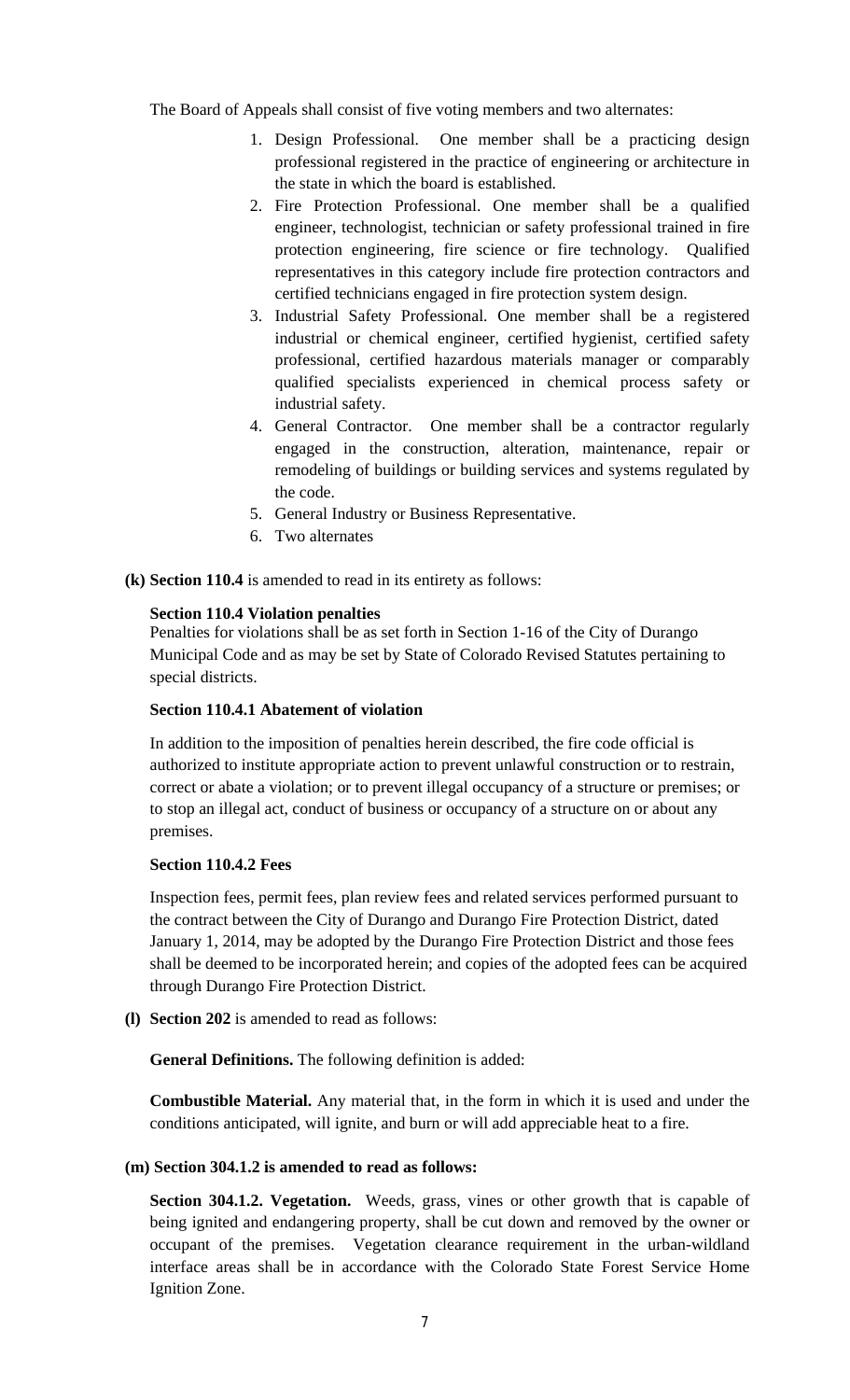**(n) Section 307.1** is amended to read as follows:

### **Section 307.1. General.**

A person shall not kindle or maintain or authorize to be kindled or maintained any recreation fire unless conducted and approved in accordance with 307.4.2 and 307.4.3.

**Section 307.1.1** is amended to read as follows:

### **Section 307.1.1 Prohibited Open Burning**

Open burning and bonfires shall be prohibited with the City of Durango.

**Exceptions**:

- 1. Prescribed burning for the purpose of reducing the impact of wildland fire when permitted by the fire code official.
- 2. Recreational fire conducted in accordance with 307.4.2 and 307.4.3.
- **(o) Section 307.2** is amended to read as follows:

**Section 307.2 Permit Required**. A permit shall be obtained from the fire code official in accordance with Section 105.6 prior to kindling a fire, except recreational fires shall be conducted in accordance with 307.4.2 and 307.4.3.

**(p) Section 307.3** is amended to read as follows:

### **Section 307.3 Extinguishment Authority.**

Where a fire creates or adds to a hazardous situation or a required permit was not obtained for the fire, or the fire is in violation of the code, the fire code official is authorized to order the extinguishment of the fire operation.

**(q) Section 307.4.3** is amended as follows:

The exception described in **307.4.3 Portable outdoor fireplaces** is removed.

**(r) Section 307.4.4** is added as follows:

# **Section 307.4.4 Recreational Fire Pits.**

Fire pits must be permanent and shall be no larger than 3 feet in diameter with pile size no greater than 3 feet in diameter and pile height no greater than 2 feet. They shall conform to all other recreational fire requirements.

**(s) Section 403.2** is amended to include an exception as follows:

### **Section 403.2 Group A Occupancies.**

Exception: A-2 with occupant load less than 100 and not multi-story (roof-top occupancies considered a story in this case).

**(t) Section 403.12.1** is amended as follows:

### **Section 403.12.1 Fire Watch Personnel.**

Where, in the opinion of the fire code official, it is essential for public safety in a place of assembly or any other place where people congregate, because of the number of persons, or the nature of the performance, exhibition, display, contest or activity, the owner, agent or lessee shall provide one or more fire watch personnel, as required and approved. Fire watch personnel shall comply with Section 403.12.1.1, 403.12.1.2 and the state of Colorado Fire Watch Guidelines.

**(u) Section 403.12.3.2** is amended as follows: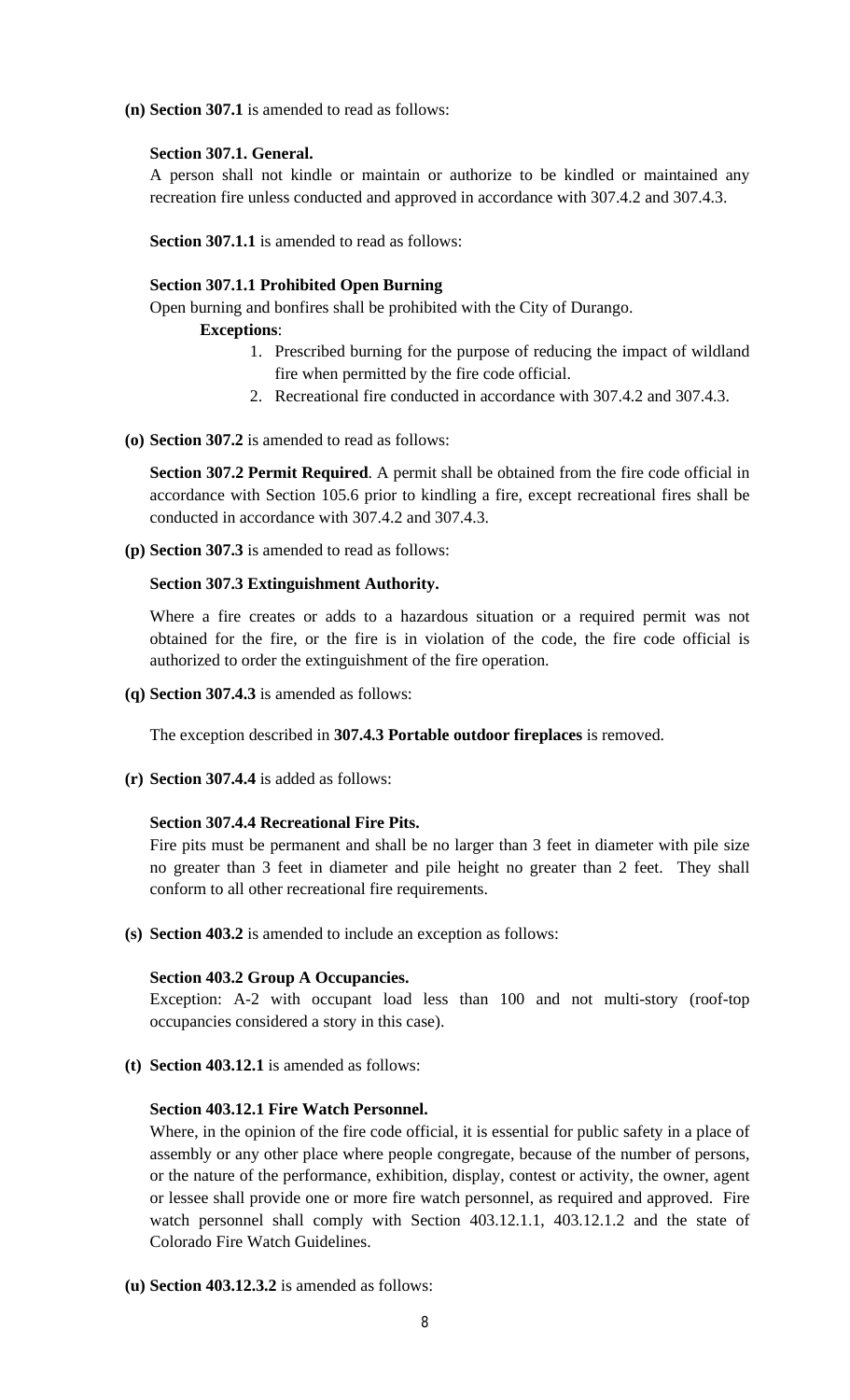# **Section 403.12.3.2 Crowd Manager Training**

Training for Crowd Managers Training shall be completed and attained through the National Association of State Fire Marshals crowd manager program or equivalent as approved by the fire code official.

**(v) Section 503** is amended to add **Section 503.2.9** as follows:

**Section 503.2.9 Fire Apparatus Access Driveways for single family residential homes** Driveway definition as used herein shall be as defined in the City LUDC. Driveways shall be a minimum of 12 feet in width with 2-foot shoulder on either side with overhead clearance of 13 feet 6 inches. Turnarounds are required for driveways in excess of 150 feet and pullouts are required every 400 feet of driveway length.

# **(w)Section 506.1.2** is amended as follows:

# **Section 506.1.2 Key boxes for nonstandardized fire service elevator keys**

Key boxes for nonstandardized fire service elevator keys shall comply with Section 506.1 and all of the following:

- 1. The key box shall be compatible with an existing entry key box system in use in the jurisdiction and approved by the fire code official.
- 2. The front cover shall be permanently labeled with the words "Fire Department Use Only – Elevator Keys".
- 3. The key box shall be mounted at the location of the elevator disconnect or as directed by the fire code official.
- 4. The key box shall be mounted  $5 6$  feet above the finished floor.
- 5. Contents of the key box shall be limited to fire service elevator keys. Additional elevator access tools, keys and information pertinent to emergency planning or elevator access shall be permitted where authorized by the fire code official.
- 6. In buildings with two or more elevator banks, a single key box shall be permitted to be used if approved by the fire code official.
- **(x) Section 510.4.1.1** is amended as follows:

# **Section 510.4.1.1 Minimum Signal Strength into the Building**

A minimum signal strength of -95 dBm shall be receivable within the building.

**(y) Section 510.4.1.2** is amended as follows:

# **Section 510.4.1.2 Minimum Signal Strength out of the Building**

A minimum signal strength of -95 dBm shall received by the agency's radio system when transmitted from the building.

**(z) Table 901.6.1** shall be amended by adding **Underground Suppression Supply Line** as follows:

| <b>FIRE PROTECTION SYSTEM MAINTANANCE STANDARDS</b> |                    |  |
|-----------------------------------------------------|--------------------|--|
| <b>SYSTEM</b>                                       | <b>STANDARD</b>    |  |
| Portable fire extinguishers                         | NFPA 10            |  |
| Carbon dioxide fire-extinguishing systems           | NFPA <sub>12</sub> |  |
| Halon 1301 fire-extinguishing systems               | NFPA 12A           |  |
| Dry-chemical extinguishing systems                  | NFPA17             |  |
| Wet-chemical extinguishing systems                  | NFPA 17A           |  |
| Underground Suppression Supply                      | NFPA 24            |  |
| Water-based fire protection systems                 | NFPA <sub>25</sub> |  |
| Fire alarm systems                                  | NFPA <sub>72</sub> |  |

**TABLE 901.6.1**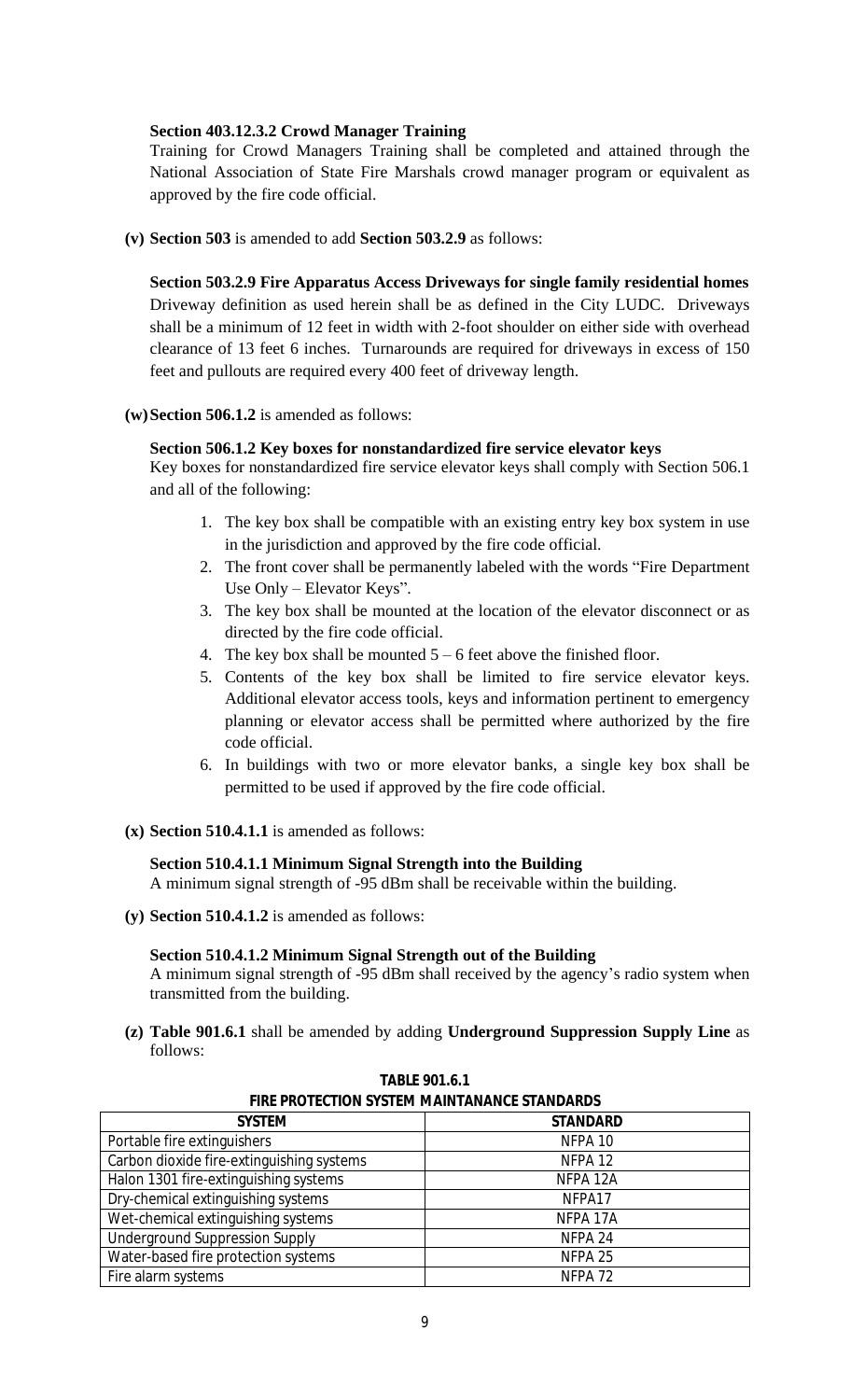| Smoke and heat vents               | NFPA 204  |
|------------------------------------|-----------|
| Water-mist systems                 | NFPA 750  |
| Clean-agent extinguishing systems  | NFPA 2001 |
| Aerosol fire-extinguishing systems | NFPA 2010 |

**(aa)Section 903.1.1** is amended to add **903.1.2** and **903.1.3** as follows:

# **Section 903.1.2 Automatic Fire Sprinkler Systems**.

Automatic fire sprinkler systems installed within the City, whether required by this code or otherwise constructed shall be installed throughout a building for complete protection.

**(bb) Section 903.1** is amended to add **903.1.3** as follows:

### **Section 903.1.3 Design**

The design of an NFPA 13, 13R and 13D automatic fire sprinkler system shall require a NICET III at minimum.

### **(cc) Section 903.2.8** shall be amended as follows:

### **Section 903.2.8 Group R**

An automatic sprinkler system installed in accordance with Section 903.3 shall be provided throughout all buildings with a Group R fire area.

## **Exception**:

- 1. In a mixed-use building with 2 or less dwelling units and no assembly, education, factory, high hazard, institutional or storage occupancies.
- 2. In single family residences unless required through development process or as a modification to meet other codes.

**(dd) Section 904.1** is amended to add **904.1.2** as follows:

### **Section 904.1.2 Design**

Shall require a minimum NICET III designer for automatic fire extinguishing systems: **Exception**: Commercial Hood and Duct systems require designers and installers to be trained in that specific type and model of equipment.

**(ee) Section 905.1** is amended to add **905.1.2** as follows:

### **Section 905.1.2 Design**

Requires a minimum of NICET III to design an automatic fire suppression system.

**(ff) Section 905.4** is amended as follows:

# **Section 905.4(1) Location of Class I Standpipe Hose Connection**

In every required interior exit stairway, a hose connection shall be provided for each story above and below grade plane. Hose connections shall be located at mid-landing unless otherwise approved by the fire code official.

**(gg) Section 906.2.1** is amended as follows:

### **Section 906.2.1 Certification of service personnel for portable fire extinguishers.**

Service personnel providing or conducting maintenance on portable fire extinguishers shall possess a valid certificate issued by an approved government agency, or other approved organization for the type of work performed in compliance with NFPA 10.

# **(hh) Section 907.1.1** is amended to add **907.1.1.1:**

 **Section 907.1.1.1 Design**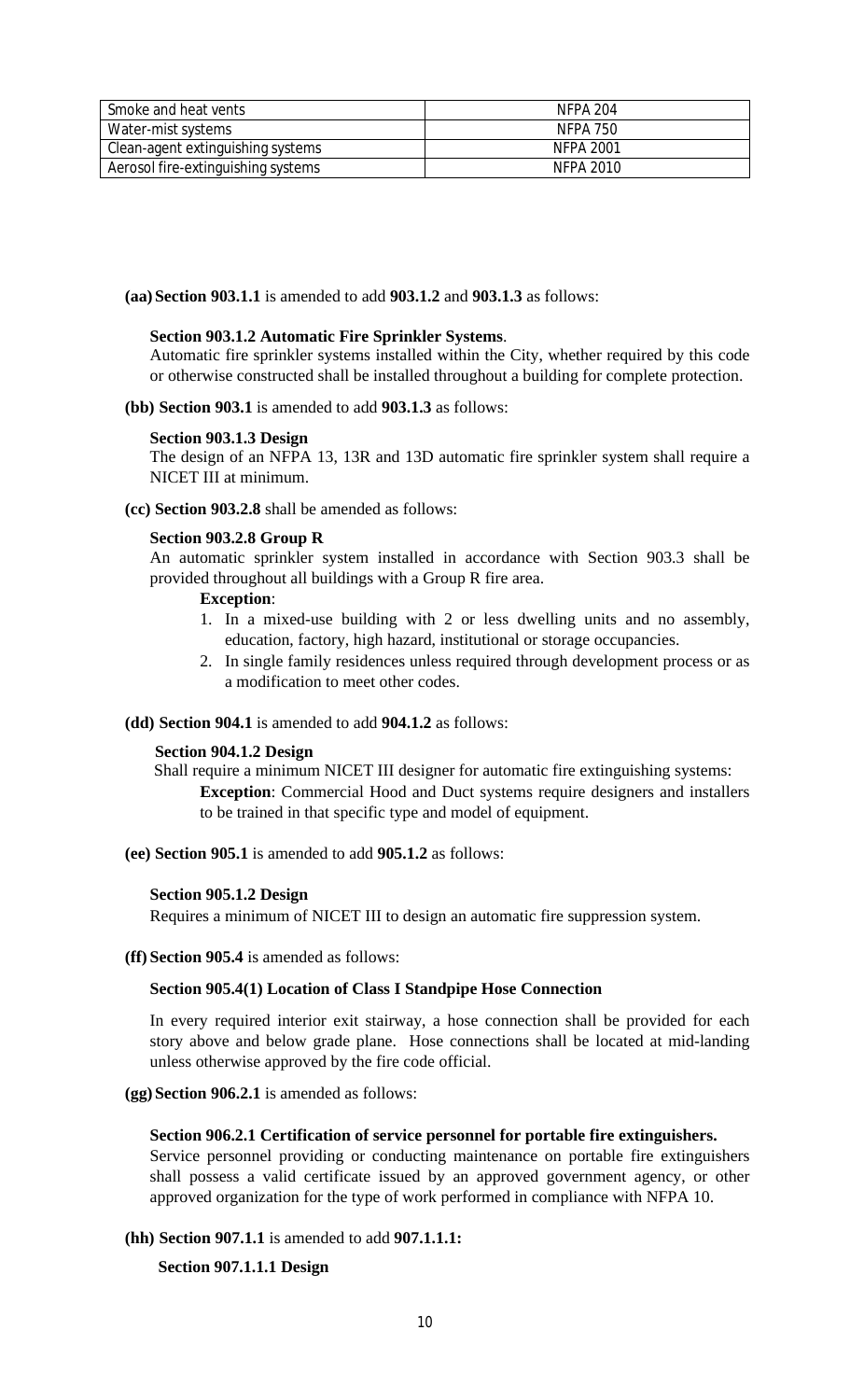The design of an NFPA 72 fire alarm and detection system shall require a minimum NICET III fire alarm designer

**(ii) Section 1103.2** is amended as follows

### **Section 1103.2 Emergency Responder Radio Coverage in existing buildings.**

Existing building other than Group R-3, that do not have approved radio coverage for emergency responders in the building based on existing coverage levels of public safety communication systems, shall be equipped with such coverage according to one of the following:

- 1. Where an existing wired communication system cannot be repaired or is being replaced, or where not approved in accordance with Section 510.1.
- 2. Within a timeframe established by the adopting authority

**Exception**: Where it is determined by the fire code official and the police chief that the system is not needed.

- **(jj) Section 1103.5.**1 is deleted
- **(kk) Section 1204.2.1** is deleted
- **(ll) Section 3103.2** is amended as follows:

# **Section 3103.2 Approval required**

Tents and membrane structures having an area in excess of 700 square feet shall not be erected, operated, or maintained for any purpose without first obtaining a permit and approval from the fire code official.

### **Exceptions**:

1.Tents used exclusively for recreational camping purposes.

2. Funeral tents and curtains, or extensions attached thereto, when used for funeral services.

- 3. Tents and awnings open all sides, which comply with all of the following:
	- a. Fire breaks of a minimum 12 feet separating the individual tents to 700 square or less.
	- b. A minimum clearance of 12 feet to structures and other tents.
	- c. Individual tents shall have a maximum size of 700 square feet.

**Section 3.** That Section 8-48 of Article IV of Chapter 8 of the Code of Ordinances of the

City of Durango should be and the same is hereby amended in its entirety to read as follows:

### **Sec. 8-48. Establishment and duties of division of fire prevention.**

- a) The fire code adopted in section 8-46 shall be enforced by the division of fire prevention within the Durango Fire Protection District, which shall be operated under the supervision of the Chief of the Fire Protection District, who, acting individually or through his designees, shall also serve as the fire code official.
- b) The fire code official may detail such members of the department of fire prevention as inspectors as shall from time to time be necessary.
- c) A report by the fire code official shall be made annually and transmitted to the city manager. It shall contain all proceedings under this article with such statistics as the fire code official may wish to include in the report. The fire code official shall also recommend any amendments to the fire code which, in his/her judgment, shall be necessary or desirable.

**Section 4.** If any part or parts of this ordinance are for any reason held to be invalid, such decision shall not affect the validity of the remaining portions of this ordinance. The City